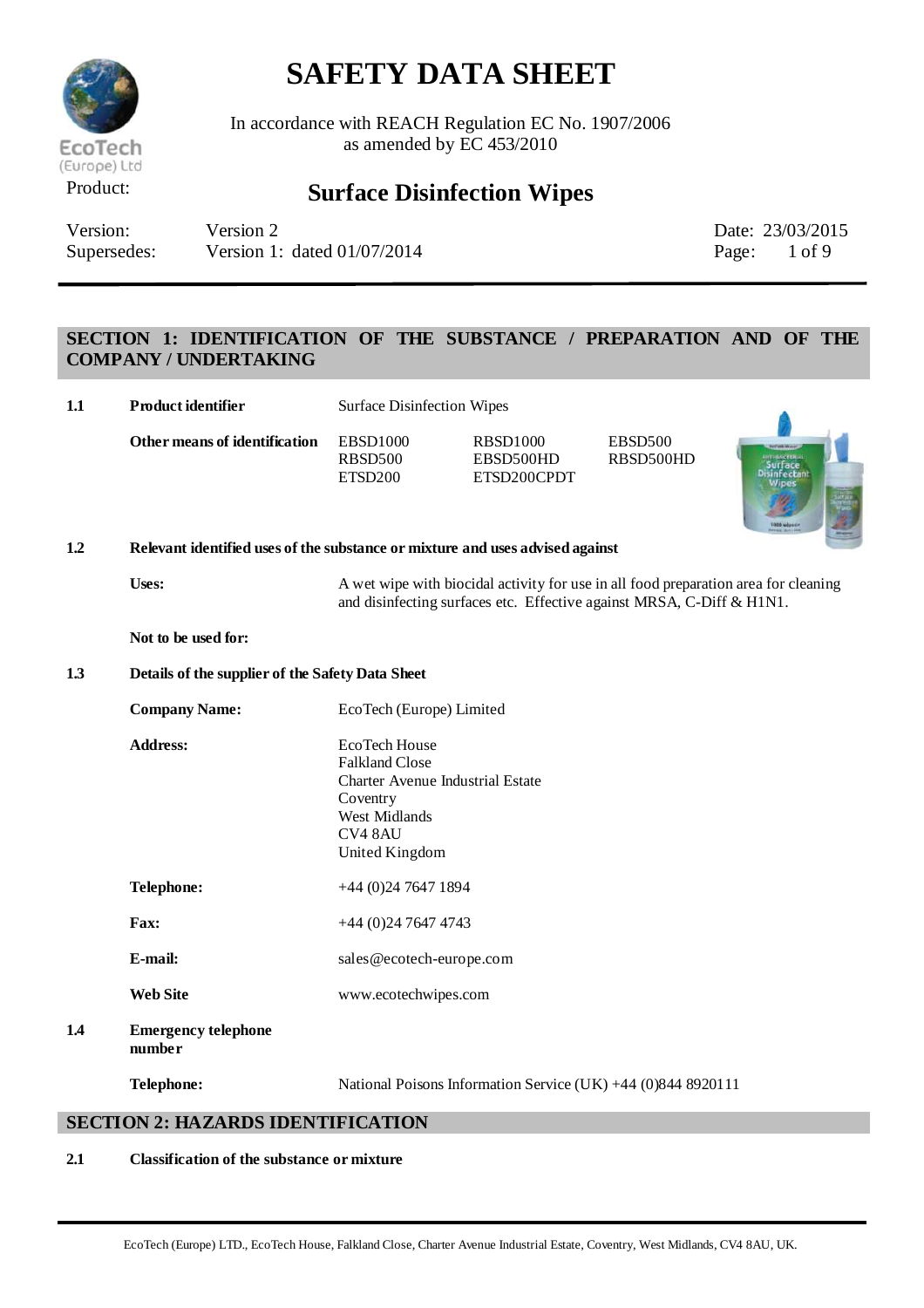

In accordance with REACH Regulation EC No. 1907/2006 as amended by  $EC$  453/2010

# Product: **Surface Disinfection Wipes**

| Version:    | Version 2                     | Date: 23/03/2015        |
|-------------|-------------------------------|-------------------------|
| Supersedes: | Version 1: dated $01/07/2014$ | Page: $2 \text{ of } 9$ |

|     | - EC 1272/2008                                       | Skin Irrit. 2: H315; Eye Irrit. 2: H319;                                                                                                                                                                                                                                                                                                                                                                                                                                                                                                                                                                                                                                        |
|-----|------------------------------------------------------|---------------------------------------------------------------------------------------------------------------------------------------------------------------------------------------------------------------------------------------------------------------------------------------------------------------------------------------------------------------------------------------------------------------------------------------------------------------------------------------------------------------------------------------------------------------------------------------------------------------------------------------------------------------------------------|
| 2.2 | <b>Label elements</b>                                |                                                                                                                                                                                                                                                                                                                                                                                                                                                                                                                                                                                                                                                                                 |
|     | <b>Signal Word</b>                                   | Warning                                                                                                                                                                                                                                                                                                                                                                                                                                                                                                                                                                                                                                                                         |
|     | <b>Hazard Statement</b>                              | Skin Irrit. 2: H315 - Causes skin irritation.<br>Eye Irrit. 2: H319 - Causes serious eye irritation.                                                                                                                                                                                                                                                                                                                                                                                                                                                                                                                                                                            |
|     | <b>Precautionary Statement:</b><br><b>Prevention</b> | P102 - Keep out of reach of children.<br>P103 - Read label before use.<br>P264 - Wash thoroughly after handling.<br>P280 - Wear protective gloves / protective clothing / eye protection / face<br>protection.                                                                                                                                                                                                                                                                                                                                                                                                                                                                  |
|     | <b>Precautionary Statement:</b><br><b>Response</b>   | P101 - If medical advice is needed, have product container or label at hand.<br>P261 - Avoid breathing dust / fume / gas / mist / vapours / spray.<br>P301+P312 - IF SWALLOWED: Call a POISON CENTER or doctor / physician if<br>you feel unwell.<br>P302+P352 - IF ON SKIN: Wash with plenty of soap and water.<br>P305+P351+P338 - IF IN EYES: Rinse cautiously with water for several minutes.<br>Remove contact lenses, if present and easy to do. Continue rinsing.<br>P321 - Specific treatment (see on this label).<br>P332+P313 - If skin irritation occurs: Get medical advice / attention.<br>P337+P313 - If eye irritation persists: Get medical advice / attention. |
| 2.3 | <b>Other hazards</b>                                 | This product does not contain any PBT or VPvB substances.                                                                                                                                                                                                                                                                                                                                                                                                                                                                                                                                                                                                                       |

## **SECTION 3: COMPOSITION / INFORMATION ON INGREDIENTS**

### **3.1 Substances**

#### **67/548/EEC / 1999/45/EC**

| <b>Chemical Name</b>                 | Index No.            | CAS No.   | EC No.    | <b>REACH</b><br><b>Registration</b><br><b>Number</b> | Conc.<br>$($ %w/w) | Classification              |
|--------------------------------------|----------------------|-----------|-----------|------------------------------------------------------|--------------------|-----------------------------|
| Didecyldimethyl<br>ammonium chloride | $612 - 131 - 00 - 6$ | 7173-51-5 | 230-525-2 |                                                      | $1 - 10\%$         | Xn: R22C<br>R <sub>34</sub> |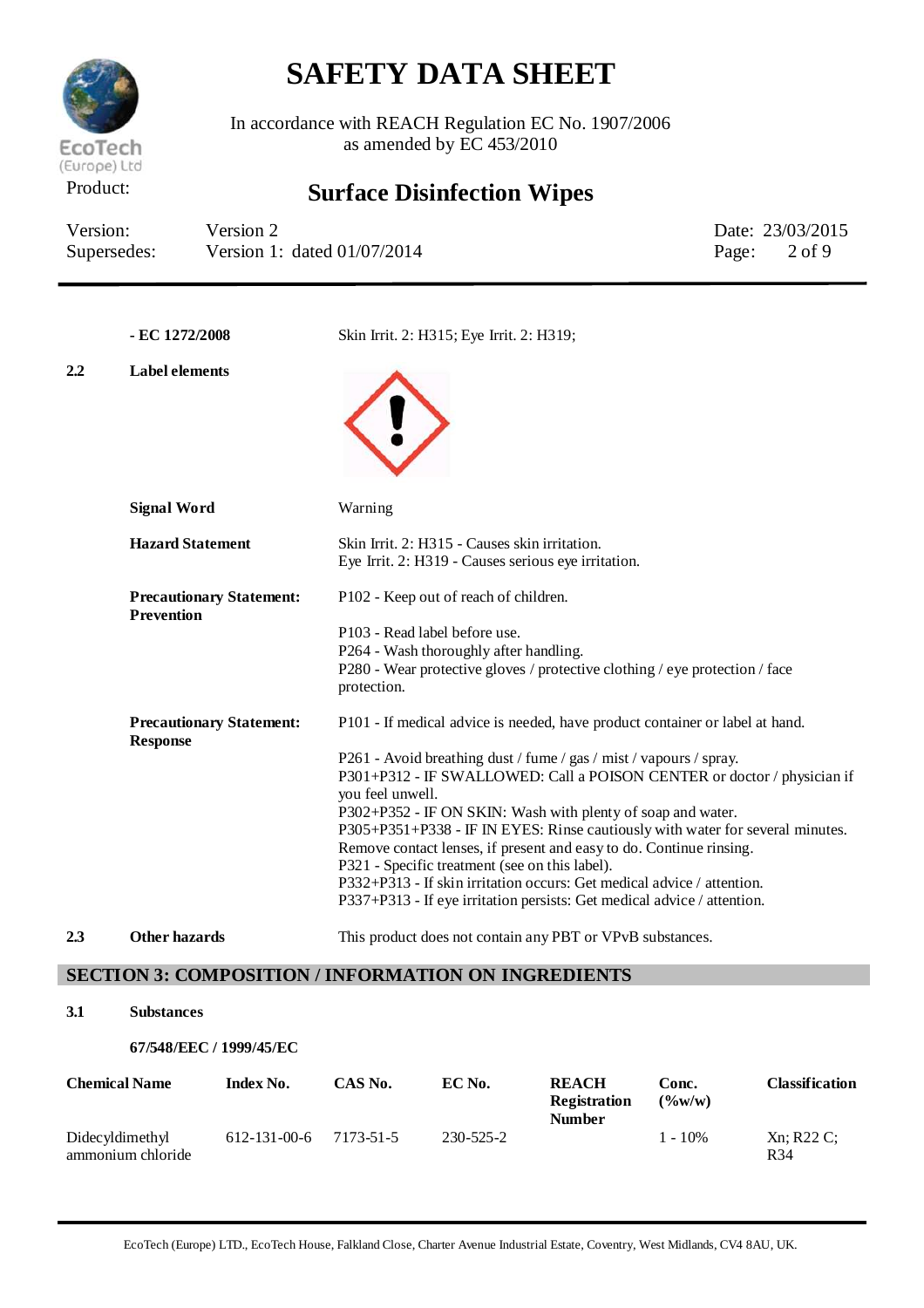

In accordance with REACH Regulation EC No. 1907/2006 as amended by EC 453/2010

# Product: **Surface Disinfection Wipes**

| Version:    | Supersedes:                          | Version 2<br>Version 1: dated 01/07/2014                                                                                                                                                                                                                           |               |                                          |                                                                                                                                                                     | Page:                    | Date: 23/03/2015<br>3 of 9                                                    |
|-------------|--------------------------------------|--------------------------------------------------------------------------------------------------------------------------------------------------------------------------------------------------------------------------------------------------------------------|---------------|------------------------------------------|---------------------------------------------------------------------------------------------------------------------------------------------------------------------|--------------------------|-------------------------------------------------------------------------------|
| Isopropanol | (Propan-2-ol)                        | $603 - 117 - 00 - 0$                                                                                                                                                                                                                                               | $67 - 63 - 0$ | $200 - 661 - 7$                          |                                                                                                                                                                     | $10 - 20%$               | $F$ ; R11 Xi;<br>R36 R67                                                      |
|             | EC 1272/2008                         |                                                                                                                                                                                                                                                                    |               |                                          |                                                                                                                                                                     |                          |                                                                               |
|             | <b>Chemical Name</b>                 | Index No.                                                                                                                                                                                                                                                          | CAS No.       | EC No.                                   | <b>REACH</b><br><b>Registration</b><br><b>Number</b>                                                                                                                | Conc.<br>$(\frac{6}{W})$ | <b>Classification</b>                                                         |
|             | Didecyldimethyl<br>ammonium chloride | 612-131-00-6                                                                                                                                                                                                                                                       | 7173-51-5     | 230-525-2                                |                                                                                                                                                                     | $1 - 10%$                | Acute Tox. 4:<br>H302; Skin<br>Corr. 1B:                                      |
| Isopropanol | (Propan-2-ol)                        | $603 - 117 - 00 - 0$                                                                                                                                                                                                                                               | $67 - 63 - 0$ | $200 - 661 - 7$                          |                                                                                                                                                                     | $10 - 20%$               | H314;<br>Flam. Liq. 2:<br>H225; Eye<br>Irrit. 2: H319;<br>STOT SE 3:<br>H336; |
| 3.2         | <b>Mixtures</b>                      |                                                                                                                                                                                                                                                                    |               | See section 3.1 for further information. |                                                                                                                                                                     |                          |                                                                               |
|             | <b>Further information</b>           |                                                                                                                                                                                                                                                                    |               |                                          | For full text of H-statements and R-phrases: see SECTION 16.                                                                                                        |                          |                                                                               |
|             |                                      | <b>SECTION 4: FIRST AID MEASURES</b>                                                                                                                                                                                                                               |               |                                          |                                                                                                                                                                     |                          |                                                                               |
| 4.1         |                                      | <b>Description of first aid measures</b>                                                                                                                                                                                                                           |               |                                          |                                                                                                                                                                     |                          |                                                                               |
|             | Inhalation                           |                                                                                                                                                                                                                                                                    |               | irritation or symptoms persist.          | Inhalation is highly unlikely due to liquid impregnated on a fabric substrate,<br>therefore considered to be not hazardous by inhalation. Seek medical attention if |                          |                                                                               |
| Eye contact |                                      | Eye contact is unlikely due to liquid impregnated on a fabric substrate. Remove the<br>affected person from the source of contamination immediately. Rinse immediately<br>with plenty of water for 15 minutes holding the eyelids open. Seek medical<br>attention. |               |                                          |                                                                                                                                                                     |                          |                                                                               |
|             | Skin contact                         |                                                                                                                                                                                                                                                                    |               |                                          | Irritating to skin. Wash off immediately with plenty of soap and water. Seek<br>medical attention if irritation or symptoms persist.                                |                          |                                                                               |
|             | Ingestion                            |                                                                                                                                                                                                                                                                    |               | irritation or symptoms persist.          | Ingestion is highly unlikely due to liquid impregnated on a fabric substrate. Rinse<br>mouth thoroughly. DO NOT INDUCE VOMITING. Seek medical attention if          |                          |                                                                               |
| 4.2         |                                      | Most important symptoms and effects, both acute and delayed                                                                                                                                                                                                        |               |                                          |                                                                                                                                                                     |                          |                                                                               |
|             | Inhalation                           |                                                                                                                                                                                                                                                                    |               | No specific symptoms noted.              |                                                                                                                                                                     |                          |                                                                               |
|             | Eye contact                          |                                                                                                                                                                                                                                                                    |               | Causes serious eye irritation.           |                                                                                                                                                                     |                          |                                                                               |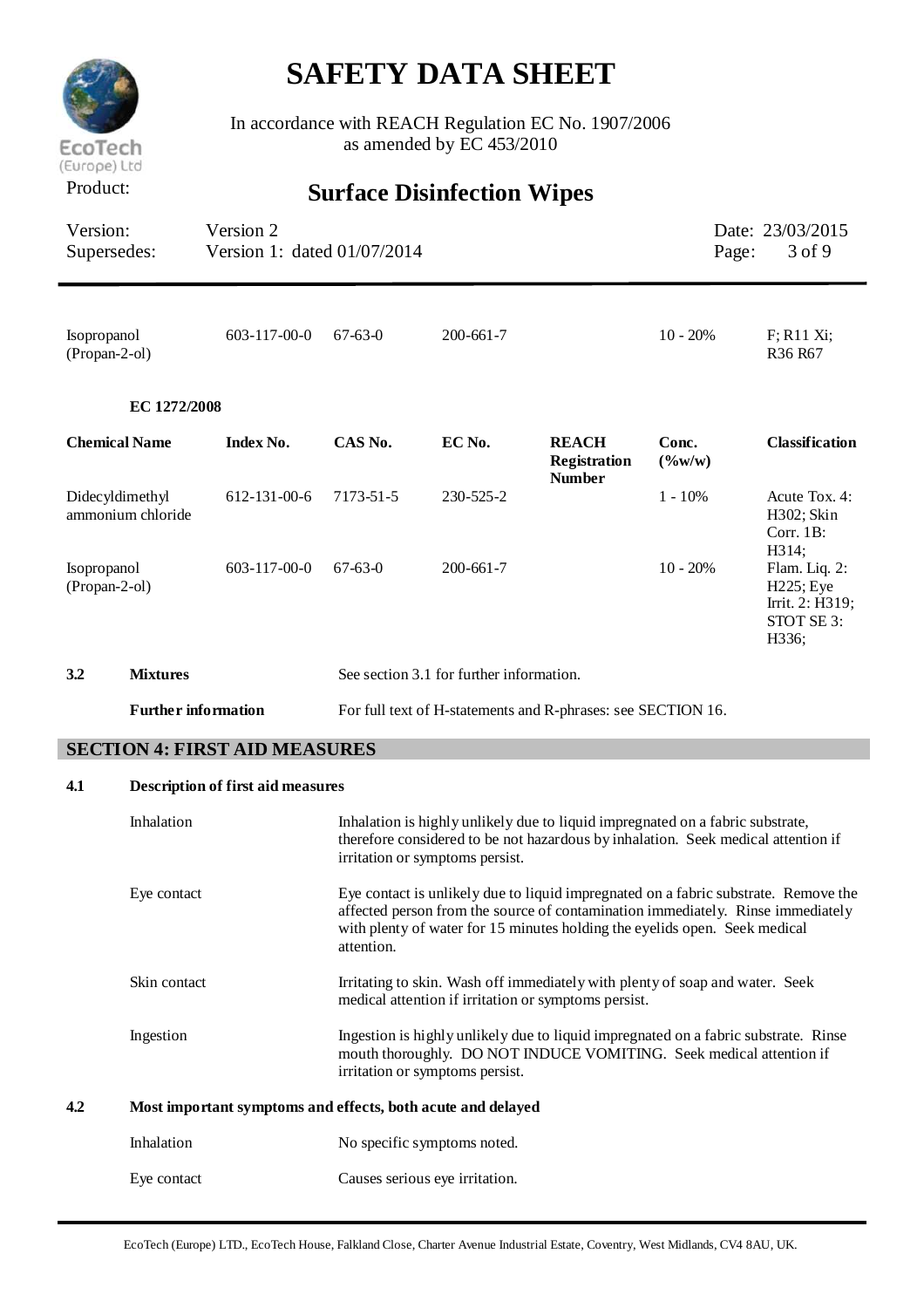

In accordance with REACH Regulation EC No. 1907/2006 as amended by EC 453/2010

## Product: **Surface Disinfection Wipes**

| Version:    | Version 2                     | Date: 23/03/2015 |
|-------------|-------------------------------|------------------|
| Supersedes: | Version 1: dated $01/07/2014$ | Page: $4$ of 9   |

|     | Skin contact                                     | Irritating to skin.                                                                                                                                             |
|-----|--------------------------------------------------|-----------------------------------------------------------------------------------------------------------------------------------------------------------------|
|     | Ingestion                                        | No specific symptoms noted.                                                                                                                                     |
| 4.3 | medical<br>attention<br>special treatment needed | <b>Indication of any immediate</b> If you feel unwell, seek medical advice (show the label where possible). No<br><b>and</b> specific first aid measures noted. |

### **SECTION 5: FIREFIGHTING MEASURES**

| 5.1 | <b>Extinguishing media</b>                               | This product is not flammable. Use extinguishing media appropriate to the<br>surrounding fire conditions.                                                       |
|-----|----------------------------------------------------------|-----------------------------------------------------------------------------------------------------------------------------------------------------------------|
| 5.2 | Special hazards arising from<br>the substance or mixture | In the event of a large fire toxic fumes containing oxides of carbon may be formed,<br>which would necessitate the use of a self-contained breathing apparatus. |
| 5.3 | <b>Advice for firefighters</b>                           | Standard protective equipment should be worn by fire fighters, in particular eye / face<br>protection.                                                          |

### **SECTION 6: ACCIDENTAL RELEASE MEASURES**

| 6.1 | <b>Personal</b><br>precautions,<br>protective equipment<br>and<br>emergency procedures | Large spillages are highly unlikely due to liquid impregnated on a fabric substrate.<br>Avoid contact of the impregnating fluid with the eyes and skin. In case of<br>splashing, wear approved safety goggles. Surfaces contaminated with the product<br>will become slippery. Wear suitable protective clothing. |
|-----|----------------------------------------------------------------------------------------|-------------------------------------------------------------------------------------------------------------------------------------------------------------------------------------------------------------------------------------------------------------------------------------------------------------------|
| 6.2 | <b>Environmental precautions</b>                                                       | Large spillages are highly unlikely due to liquid impregnated on a fabric substrate.<br>Advise local authorities if large spills cannot be contained. Do not allow product to<br>enter drains. Do not flush into surface water. Prevent further spillage if safe.                                                 |
| 6.3 | Methods and material for<br>containment and cleaning up                                | Large spillages are highly unlikely due to liquid impregnated on a fabric substrate<br>Absorb with inert, absorbent material. Transfer to suitable, labelled containers for<br>disposal. Clean spillage area thoroughly with plenty of water.                                                                     |
| 6.4 | Reference to other sections                                                            | For recommended personal protective equipment see Section 8. For disposal see<br>Section 13.                                                                                                                                                                                                                      |

### **SECTION 7: HANDELING AND STORAGE**

| 7.1 | <b>Precautions</b><br>handling                   | for<br>safe | Avoid contact with eyes and skin. Wear suitable gloves and eye / face protection.<br>Do not eat, drink or smoke in areas where this product is used or stored. Wash<br>hands after handling the product. Remove contaminated clothing and protective<br>equipment before entering eating areas. Adopt best Manual Handling<br>considerations when handling, carrying and dispensing. |
|-----|--------------------------------------------------|-------------|--------------------------------------------------------------------------------------------------------------------------------------------------------------------------------------------------------------------------------------------------------------------------------------------------------------------------------------------------------------------------------------|
| 7.2 | Conditions for safe storage,<br><i>including</i> | anv         | Keep out of the reach of children. Keep in a cool, dry, well ventilated area. Keep<br>containers tightly closed. Store in correctly labelled containers. Do NOT allow to                                                                                                                                                                                                             |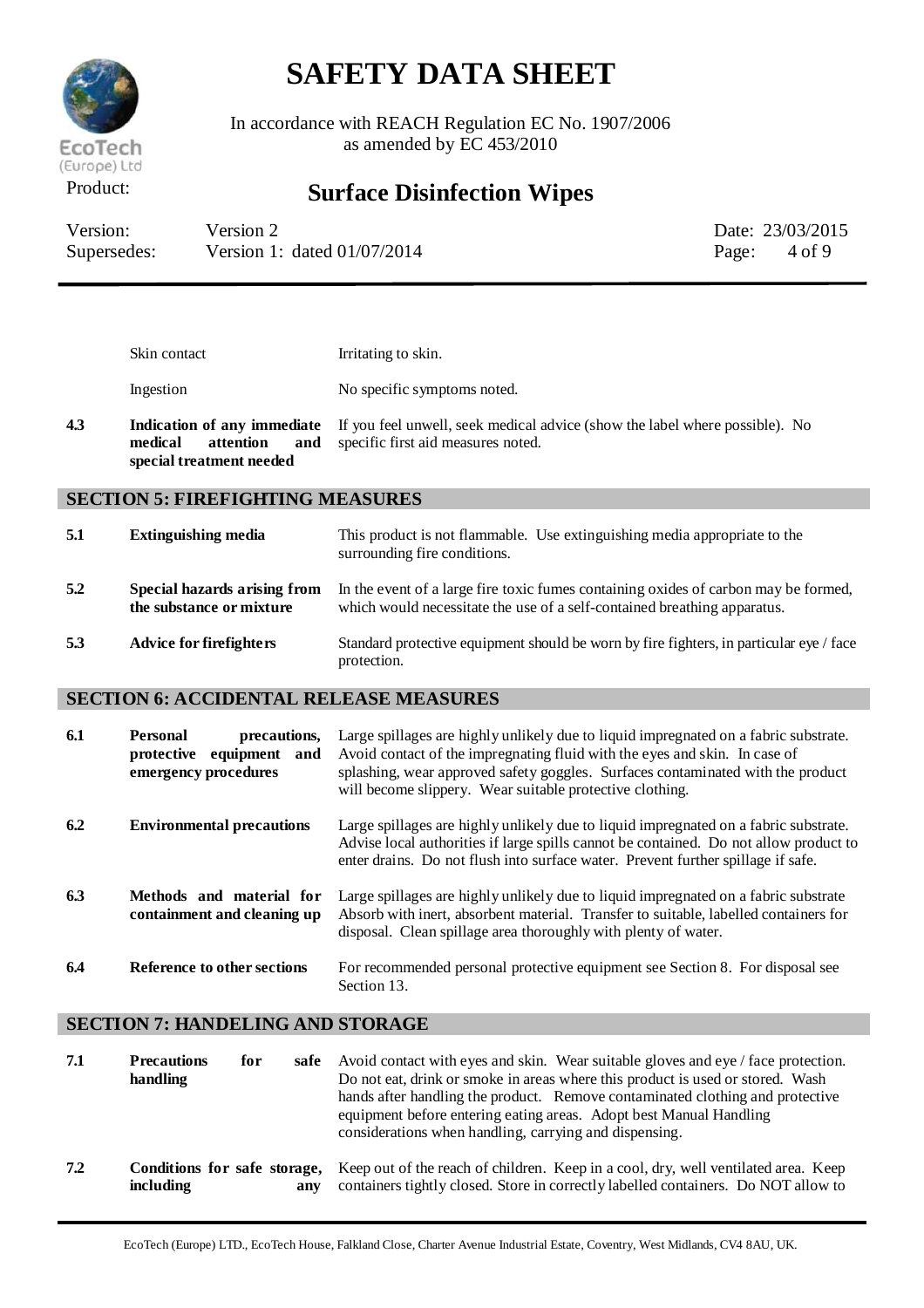

In accordance with REACH Regulation EC No. 1907/2006 as amended by EC 453/2010

## Product: **Surface Disinfection Wipes**

| Version:    | Version 2                     |       | Date: 23/03/2015 |
|-------------|-------------------------------|-------|------------------|
| Supersedes: | Version 1: dated $01/07/2014$ | Page: | 5 of 9           |

|        | incompatibilities                             | freeze.                                                                                                                          |                                                           |  |
|--------|-----------------------------------------------|----------------------------------------------------------------------------------------------------------------------------------|-----------------------------------------------------------|--|
| 7.3    | Specific end use                              | Restricted to professional users.                                                                                                |                                                           |  |
|        |                                               | <b>SECTION 8: EXPOSURE CONTROLS / PERSONAL PROTECTION</b>                                                                        |                                                           |  |
| 8.1    | <b>Control parameters</b>                     | The product is impregnated onto a fabric substrate so free liquid will not be available<br>and exposure significantly mitigated. |                                                           |  |
| 8.1.1  | <b>Exposure Limit Values</b>                  |                                                                                                                                  |                                                           |  |
|        | Isopropanol (Propan-2-ol)                     | WEL 8-hr limit ppm: 400<br>WEL 15 min limit ppm: 500                                                                             | WEL 8-hr limit mg/m3: 999<br>WEL 15 min limit mg/m3: 1250 |  |
| 8.2    | <b>Exposure controls</b>                      |                                                                                                                                  |                                                           |  |
| 8.2.1  | Appropriate<br>engineering<br><b>Controls</b> | Keep in a cool, dry, well ventilated area.                                                                                       |                                                           |  |
| 8.2.2  | Individual<br>protection<br>measures          | Wear protective clothing.                                                                                                        |                                                           |  |
|        | Eye / face protection                         | Wear eye / face protection. Provide eye wash station.                                                                            |                                                           |  |
|        | Skin protection -<br>Hand protection          | Neoprene gloves.                                                                                                                 |                                                           |  |
| 8.2.3  | <b>Environmental</b><br>exposure controls     | Do not empty into drains. Do not flush into surface water. Prevent further spillage<br>if safe.                                  |                                                           |  |
| 8.2.3. | <b>Further information</b>                    | Information valid at the time of review of safety data sheet.                                                                    |                                                           |  |

## **SECTION 9: PHYSICAL AND CHEMICAL PROPERTIES**

### **9.1 Information on basic physical and chemical properties**

|   | Appearance:                                                  | Blue or white nonwoven fabric impregnated with a colourless solution. |
|---|--------------------------------------------------------------|-----------------------------------------------------------------------|
|   | Odour:                                                       | Unfragranced but characteristic alcoholic odour.                      |
|   | Odour threshold:                                             | Not available.                                                        |
|   | $d$ pH:                                                      | Not available.                                                        |
| e | Melting point / freezing point: Approximately $0^{\circ}$ C. |                                                                       |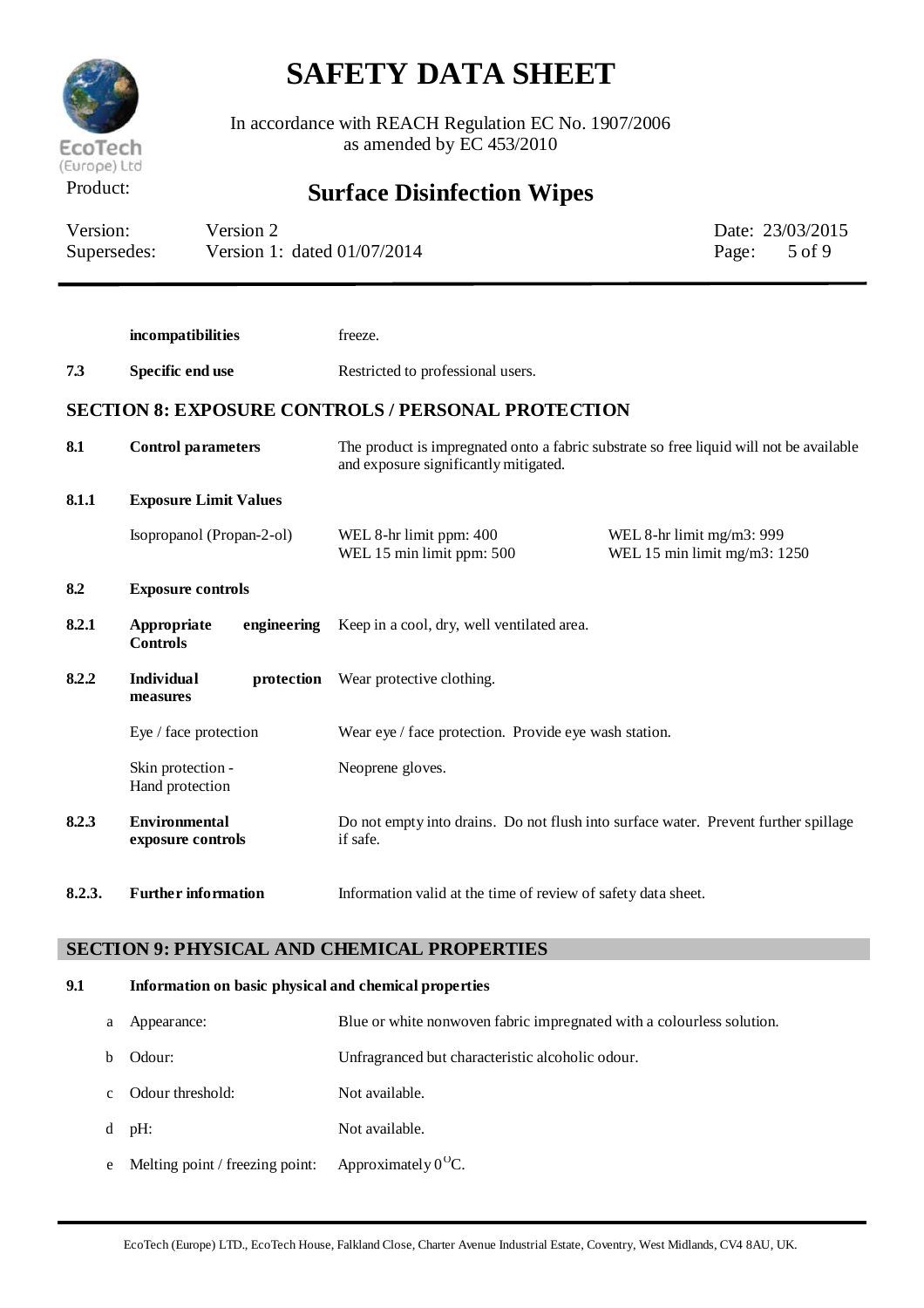

In accordance with REACH Regulation EC No. 1907/2006 as amended by EC 453/2010

# Product: **Surface Disinfection Wipes**

| Version:    | Version 2                     | Date: 23/03/2015 |
|-------------|-------------------------------|------------------|
| Supersedes: | Version 1: dated $01/07/2014$ | Page: 6 of 9     |

| f            | point<br>Initial<br>boiling<br>and<br>boiling range: | Approximately $100^{\circ}$ C.                               |
|--------------|------------------------------------------------------|--------------------------------------------------------------|
| g            | Flash point:                                         | $41^{\circ}$ C.                                              |
| h            | Evaporation rate:                                    | Not available.                                               |
| $\mathbf{i}$ | Flammability (solid, gas):                           | Not applicable.                                              |
| j            | Upper / lower flammability or<br>explosive limits:   | Not available.                                               |
| k            | Vapour pressure:                                     | Not available.                                               |
| 1            | Vapour density:                                      | Not available.                                               |
| m            | Relative density:                                    | Approximately 1.00.                                          |
| $\mathbf n$  | Solubility(ies):                                     | Impregnating fluid completely soluble / miscible with water. |
| $\mathbf 0$  | Partition coefficient: n-octanol<br>$/$ water:       | Completely miscible with water                               |
| p            | Auto-ignition temperature:                           | Not available.                                               |
| q            | Decomposition temperature:                           | Not available.                                               |
| $\mathbf r$  | Viscosity:                                           | Water thin.                                                  |
| S            | Explosive properties:                                | Not available.                                               |
| t            | Oxidising properties:                                | Not available.                                               |
| 9.2          | <b>Other information</b>                             | None available.                                              |
|              |                                                      |                                                              |

## **SECTION 10: STABILITY AND REACTIVITY**

| <b>10.1</b> | <b>Reactivity</b>                                  | This preparation is stable under normal conditions of storage / use and no chemical<br>incompatibility is known. |
|-------------|----------------------------------------------------|------------------------------------------------------------------------------------------------------------------|
| 10.2        | <b>Chemical Stability</b>                          | Stable under recommended storage and handling conditions. The product is not<br>flammable.                       |
| 10.3        | of<br>hazardous<br><b>Possibility</b><br>reactions | Strong acids and Strong bases. Strong oxidising agents.                                                          |
| 10.4        | <b>Conditions to avoid</b>                         | Avoid excessive heat. Do Not allow to freeze.                                                                    |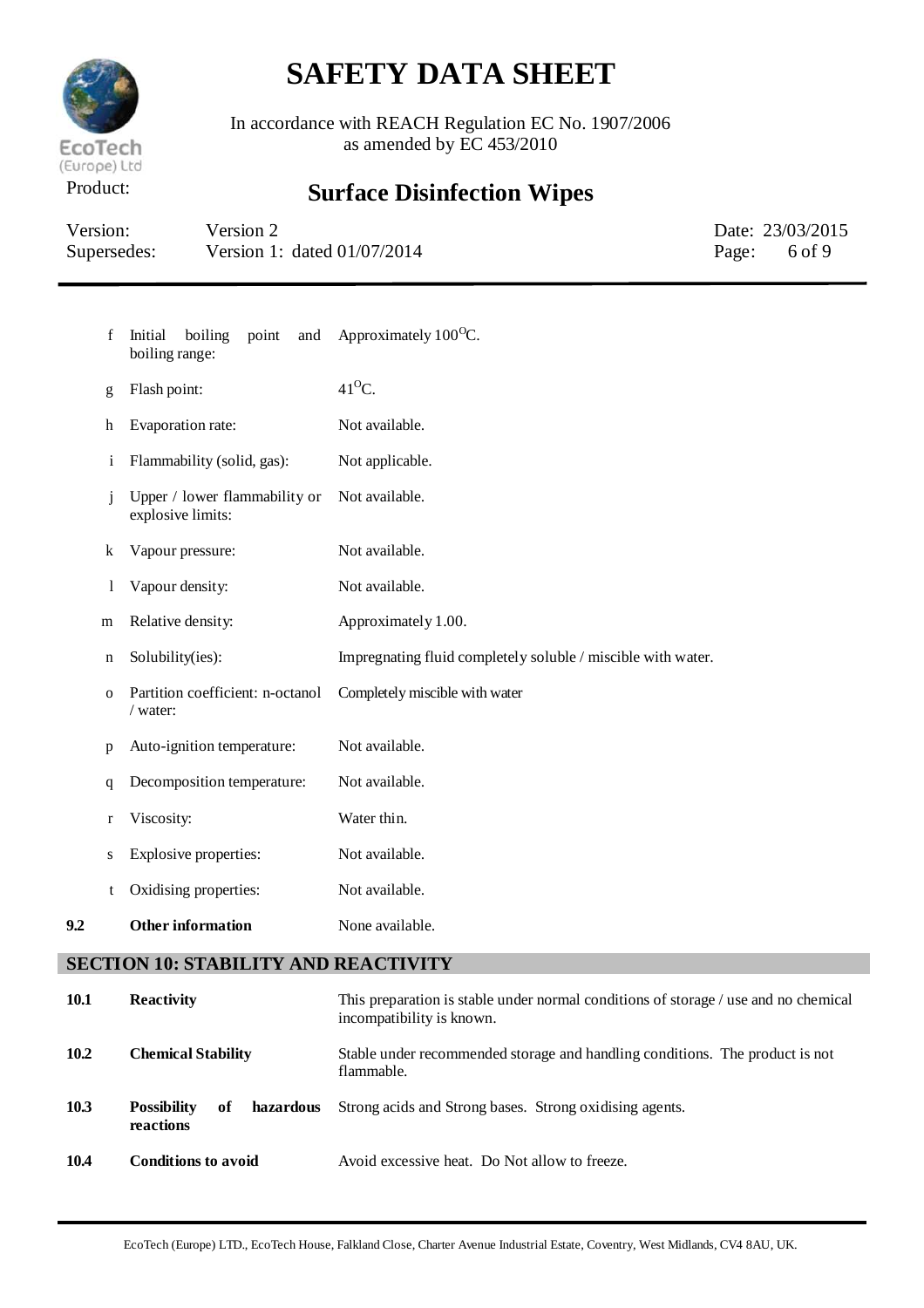

In accordance with REACH Regulation EC No. 1907/2006 as amended by EC 453/2010

## Product: **Surface Disinfection Wipes**

| Version:    | Version 2                     | Date: 23/03/2015 |
|-------------|-------------------------------|------------------|
| Supersedes: | Version 1: dated $01/07/2014$ | Page: 7 of 9     |

| 10.5   | <b>Incompatible materials</b>                       | Strong acids and Strong bases. Strong oxidising agents.                                           |                           |  |
|--------|-----------------------------------------------------|---------------------------------------------------------------------------------------------------|---------------------------|--|
| 10.6   | <b>Hazardous</b><br>decomposition<br>products       | Combustion of the product will generate toxic fumes containing oxides of carbon<br>may be formed. |                           |  |
|        | <b>SECTION 11: TOXICOLOGICAL INFORMATION</b>        |                                                                                                   |                           |  |
| 11.1   | Information on toxicological effects                |                                                                                                   |                           |  |
|        | Acute toxicity                                      | Based on available data the classification criteria are not met.                                  |                           |  |
|        | Skin corrosion / irritation                         | Irritating to skin.                                                                               |                           |  |
|        | Serious eye damage / irritation                     | Causes serious eye irritation.                                                                    |                           |  |
|        | Respiratory or skin<br>sensitisation                | Based on available data the classification criteria are not met.                                  |                           |  |
|        | Germ cell mutagenicity                              | No mutagenic effects reported.                                                                    |                           |  |
|        | Carcinogenicity                                     | No carcinogenic effects reported.                                                                 |                           |  |
|        | Reproductive toxicity                               | No teratogenic effects reported.                                                                  |                           |  |
|        | STOT-single exposure                                | Not classified as a specific target organ toxicant after a single exposure.                       |                           |  |
|        | STOT-repeated exposure                              | Not classified as a specific target organ toxicant after repeated exposure.                       |                           |  |
|        | Aspiration hazard                                   | Based on available data the classification criteria are not met.                                  |                           |  |
| 11.1.4 | <b>Toxicological Information</b>                    |                                                                                                   |                           |  |
|        | Didecyldimethyl<br>ammonium chloride<br>Isopropanol | Dermal Rat LD50: >2000 mg/kg                                                                      | Oral Rat LD50: 658 mg/kg  |  |
|        |                                                     | Inhalation Rat LC50/4 h: 30 mg/l<br>Dermal Rabbit LD50: 12800 mg/kg                               | Oral Rat LD50: 5045 mg/kg |  |

## **SECTION 12: ECOLOGICAL INFORMATION**

| 12.1 | <b>Toxicity</b>                     |     | Based on the ingredients present and their concentrations this preparation is not<br>expected to be hazardous to aquatic organisms.                                                                                                                                                                                                                                                                   |
|------|-------------------------------------|-----|-------------------------------------------------------------------------------------------------------------------------------------------------------------------------------------------------------------------------------------------------------------------------------------------------------------------------------------------------------------------------------------------------------|
| 12.2 | <b>Persistence</b><br>degradability | and | The surfactant(s) contained in this preparation complies (comply) with the<br>biodegradability criteria as laid down in the Regulation (EC) No. 648/2004 on<br>detergents. Data to support this assertion are held at the disposal of the competent<br>authorities of the Member States and will be made available to them, at their direct<br>request or at the request of a detergent manufacturer. |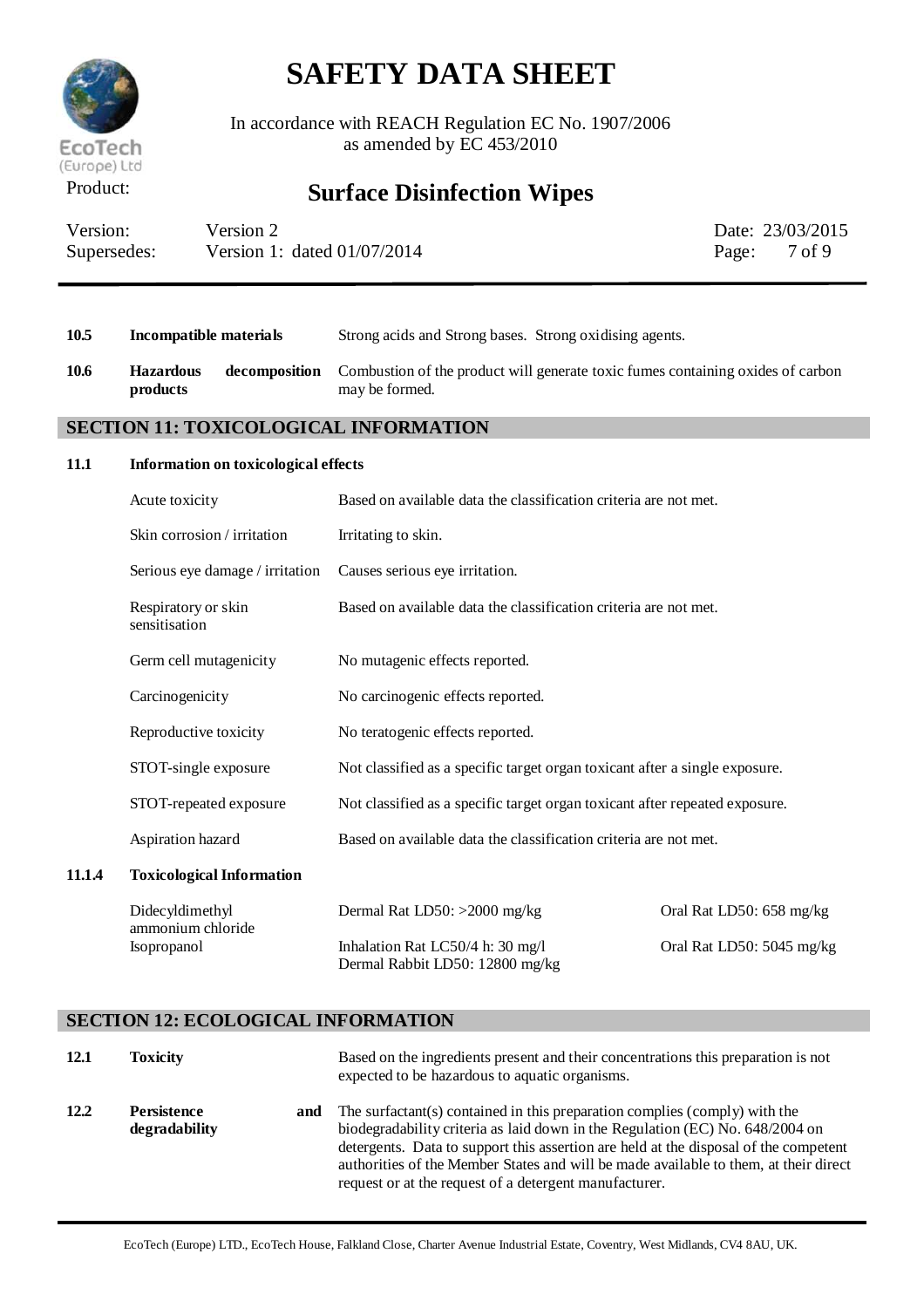

In accordance with REACH Regulation EC No. 1907/2006 as amended by EC 453/2010

## Product: **Surface Disinfection Wipes**

| Version:    | Version 2                     | Date: 23/03/2015 |
|-------------|-------------------------------|------------------|
| Supersedes: | Version 1: dated $01/07/2014$ | Page: 8 of 9     |

| 12.3 | Bio accumulative potential | No data available.                                                                      |
|------|----------------------------|-----------------------------------------------------------------------------------------|
| 12.4 | <b>Mobility in soil</b>    | Expected to remain in water or migrate through soil.                                    |
| 12.5 | assessment                 | <b>Results of PBT and vPvB</b> The product does not contain any PBT or vPvB substances. |

**12.6 Other adverse effects** Not known.

### **SECTION 13: DISPOSAL CONSIDERATION**

**13.1 Waste treatment methods** Contact a licensed waste disposal company. Dispose of as special waste in compliance with local and national regulations. For disposal within the EC, the appropriate code according to the European Waste Catalogue (EWC) should be used. Empty containers can be sent to landfill after cleaning, if in compliance with local and national regulations.

#### **SECTION 14: TRANSPORT INFORMATION**

**14.1 UN number 14.2 UN proper shipping name 14.3 Transport hazard class(es)** This preparation is not classified as "Hazardous" for transport purposes. **14.4 Packing group 14.5 Environmental hazards** 14.6 **Special precautions for user** Not applicable. **14.7 Transport in bulk according to Annex II of MARPOL 73 / 78 and the IBC Code** Not applicable.

### **SECTION 15: REGULATORY INFORMATION**

**15.1 Safety, health and environmental regulations / legislation specific for the substance or mixture** Commission Directive 2000/39/EC of 8 June 2000 established a first list of indicative occupational exposure limit values in implementation of Council Directive 98/24/EC on the protection of the health and safety of workers from the risks related to chemical agents at work. Regulation (EC) No 1907/2006 of the European Parliament and of the Council of 18 December 2006 concerning the Regulation, Evaluation, Authorisation and Restriction of Chemicals (REACH), establishing a European Chemicals Agency, amending Directive 1999/45/EC and repealing Council Regulation (EEC) No 793/93 and Commission Regulation (EC) No. 1488/94 as well as Council Directive 76/769/EEC and Commission Directives 91/155/EEC, 93/67/EEC, 93/105/EC and 2000/21/EC, including amendments.